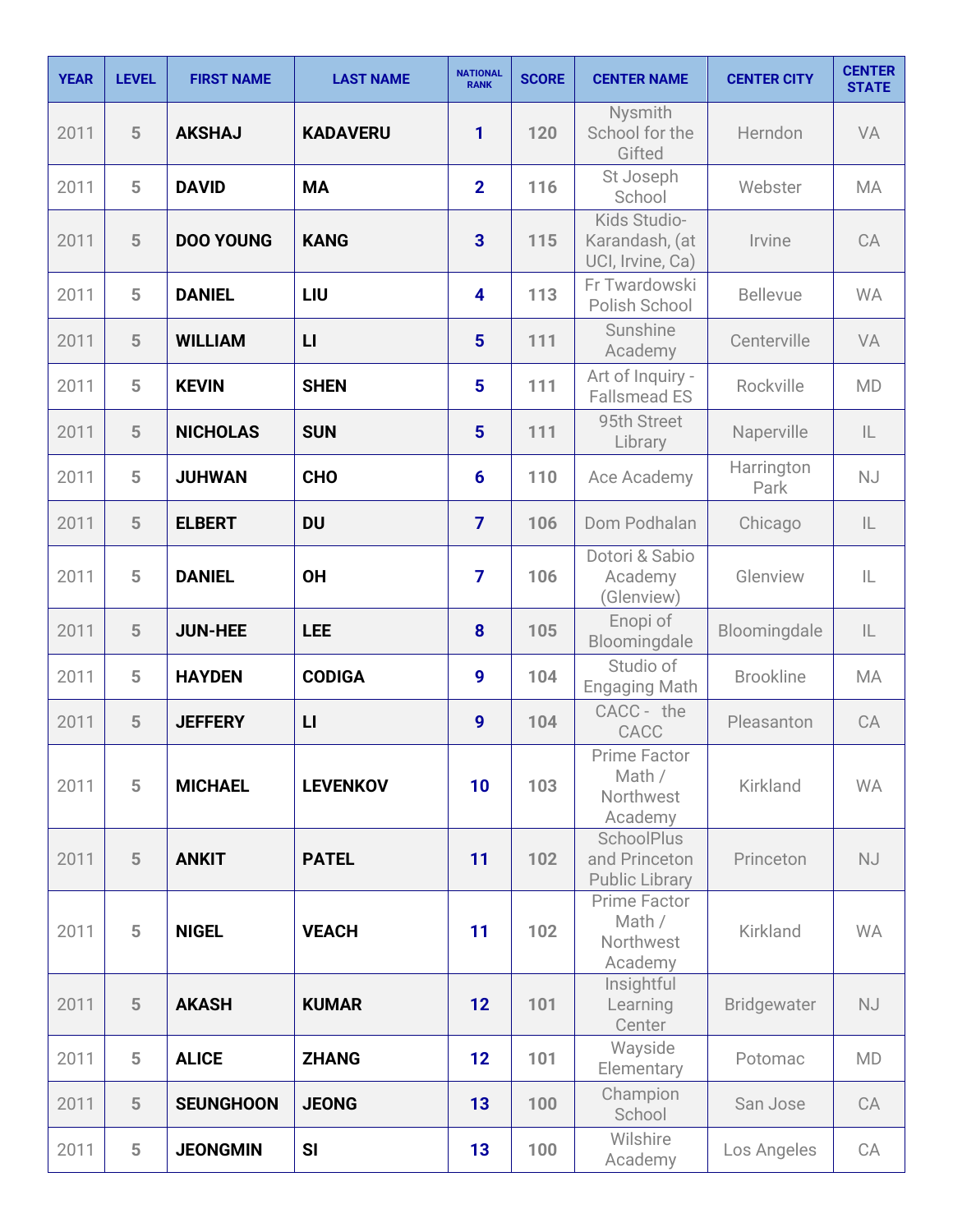| 2011 | 5              | <b>LILIAN</b>    | <b>WANG</b>                        | 13 | 100 | Nysmith<br>School for the<br>Gifted                         | Herndon                   | VA            |
|------|----------------|------------------|------------------------------------|----|-----|-------------------------------------------------------------|---------------------------|---------------|
| 2011 | 5              | <b>AAYUSH</b>    | <b>GUPTA</b>                       | 14 | 99  | Champion<br>School                                          | San Jose                  | CA            |
| 2011 | 5              | <b>MAYA</b>      | <b>LEVISOHN</b>                    | 14 | 99  | <b>Bostons</b><br>Jewish<br>Community<br>Day School         | Watertown                 | <b>MA</b>     |
| 2011 | 5              | <b>KANGSEOK</b>  | <b>YUN</b>                         | 14 | 99  | Copernicus<br>School                                        | Houston                   | <b>TX</b>     |
| 2011 | 5              | <b>DANIEL</b>    | <b>ZHU</b>                         | 14 | 99  | Prime Factor<br>Math /<br>Northwest<br>Academy              | Kirkland                  | <b>WA</b>     |
| 2011 | 5              | <b>BHAGIRATH</b> | <b>MEHTA</b>                       | 15 | 98  | Maine West<br>High School                                   | <b>Des Plaines</b>        | IL            |
| 2011 | 5              | <b>DANIEL</b>    | <b>KORSUNSKY</b>                   | 16 | 97  | <b>RSM Newton</b>                                           | Newton                    | <b>MA</b>     |
| 2011 | 5              | <b>PREM</b>      | <b>CHANDRASEKHA</b><br>$\mathsf R$ | 17 | 96  | Wayside<br>Elementary                                       | Potomac                   | MD            |
| 2011 | 5              | <b>HARRISON</b>  | <b>HUGHES</b>                      | 17 | 96  | University of<br><b>Kansas</b>                              | Lawrence                  | <b>KS</b>     |
| 2011 | 5              | <b>SOPHIE</b>    | <b>WANG</b>                        | 17 | 96  | Polish<br>Saturday<br>School                                | Derby                     | <b>CT</b>     |
| 2011 | 5              | <b>KEVIN</b>     | <b>WU</b>                          | 17 | 96  | Frank C.<br>Whiteley<br>School                              | Hoffman<br><b>Estates</b> | $\mathsf{IL}$ |
| 2011 | 5              | <b>ANNA</b>      | <b>NIXON</b>                       | 18 | 94  | Leedy Grange                                                | Portland                  | <b>OR</b>     |
| 2011 | 5              | <b>ANDREW</b>    | <b>GRITSEVSKIY</b>                 | 19 | 93  | <b>Russian Kids</b><br>Center                               | Needham                   | MA            |
| 2011 | 5              | <b>HYUNGWOO</b>  | <b>HAM</b>                         | 19 | 93  | <b>SchoolPlus</b><br>and Princeton<br><b>Public Library</b> | Princeton                 | <b>NJ</b>     |
| 2011 | $5\phantom{.}$ | <b>KATHLEEN</b>  | <b>NAVAS</b>                       | 19 | 93  | RSM San<br>Jose                                             | San Jose                  | CA            |
| 2011 | 5              | <b>SANJANA</b>   | <b>RAMRAJVEL</b>                   | 19 | 93  | 95th Street<br>Library                                      | Naperville                | IL.           |
| 2011 | 5              | <b>DARYA</b>     | <b>VERAKSA</b>                     | 19 | 93  | Studio of<br><b>Engaging Math</b>                           | <b>Brookline</b>          | MA            |
| 2011 | 5              | <b>KYRI</b>      | <b>CHEN</b>                        | 20 | 92  | 95th Street<br>Library                                      | Naperville                | IL.           |
| 2011 | 5              | <b>STEPHANIE</b> | <b>FU</b>                          | 20 | 92  | University of<br>Kansas                                     | Lawrence                  | <b>KS</b>     |
| 2011 | 5              | <b>JUSTIN</b>    | <b>LEE</b>                         | 20 | 92  | Dotori & Sabio<br>Academy<br>(Glenview)                     | Glenview                  | IL            |
| 2011 | 5              | <b>DILHAN</b>    | <b>SALGADO</b>                     | 20 | 92  | Art of Inquiry -<br><b>Fallsmead ES</b>                     | Rockville                 | MD            |